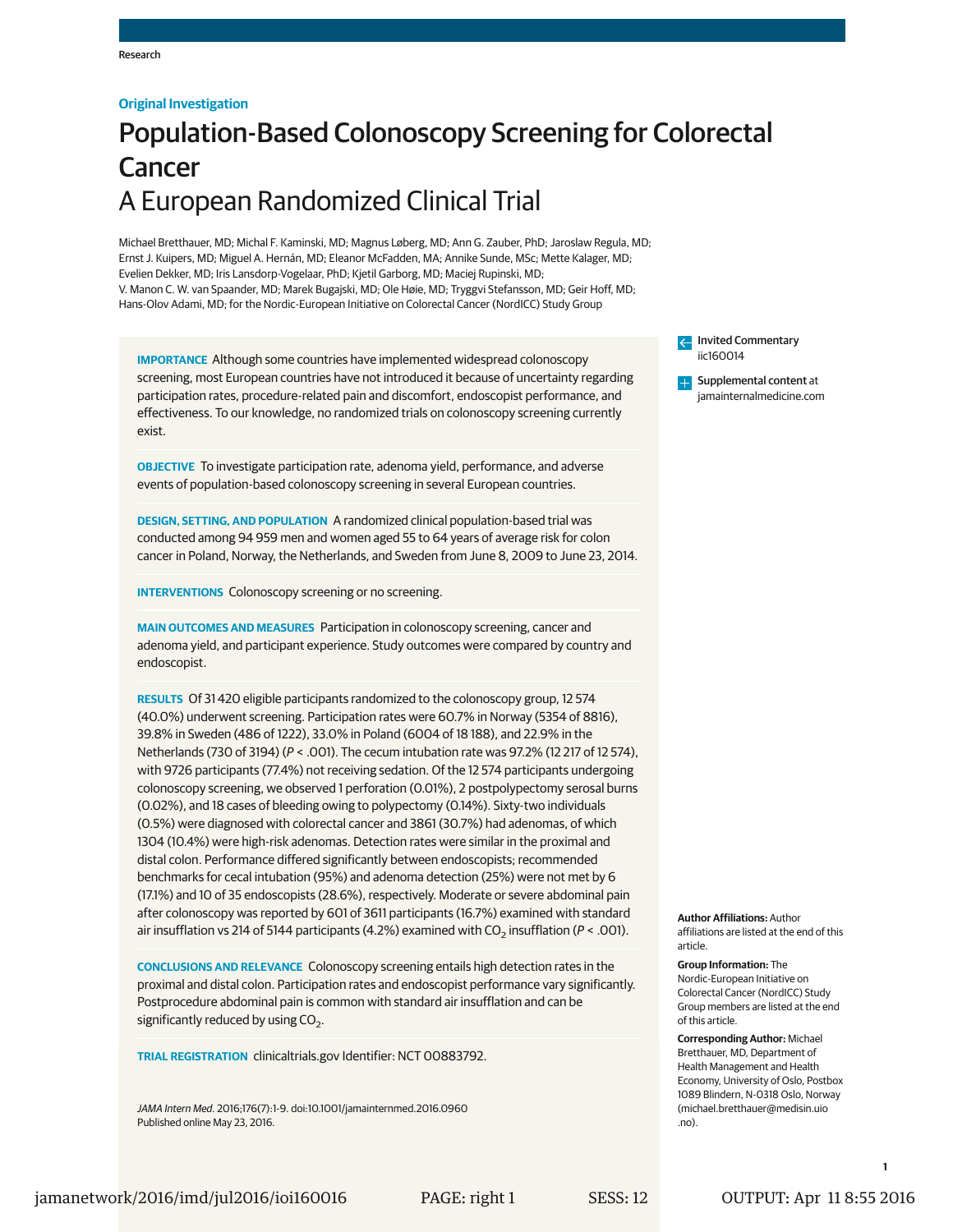olorectal cancer is the second most common cancer in high-income countries, with more than 730 000 new cases diagnosed globally each year.<sup>1</sup> The disease is expected to also become a large burden for less-developed countries in the near future. $^2$ 

Randomized trials have shown that screening with guaiac fecal occult blood testing reduces colorectal cancer mortality by 15%.<sup>3</sup> One study has also shown an effect of guaiac fecal occult blood testing on colorectal cancer incidence, presumably owing to a high colonoscopy rate after positive test results.<sup>4</sup> Guaiac fecal occult blood testing is being replaced by more sensitive fecal immunochemical testing, but data on colorectal cancer incidence and mortality are lacking.<sup>3</sup>

Because most colorectal cancers develop from benign adenomas, endoscopic screening, which allows detection and removal of adenomas, may have a larger effect on colorectal cancer incidence and mortality than fecal occult blood testing. Four large-scale randomized trials have shown that flexible sigmoidoscopy screening reduces colorectal cancer incidence by 18% to 23% and mortality by 22% to 31%. $5-8$ 

Because colonoscopy is believed to be more effective than sigmoidoscopy, colonoscopy screening is widely endorsed in the United States and Canada.<sup>9</sup> However, colonoscopy is invasive and expensive, and entails a risk of complications. Large population-based studies investigating patient participation and experience, detection rates for adenomas and cancer, and effectiveness of colonoscopy screening are lacking. To carefully evaluate the balance of the benefits and harms of colonoscopy screening, randomized trials are imperative. Therefore, European guidelines currently do not recommend colonoscopy screening.<sup>10</sup>

The Nordic-European Initiative on Colorectal Cancer (NordICC) study is a multinational, population-based randomized clinical trial to investigate the effectiveness of colonoscopy screening on colorectal cancer incidence and mortality in several European countries.We report on participation, participant experience, adenoma yield, and complications of colonoscopy screening in the different participating countries.

## Methods

#### Study Design

Details of the NordICC trial rationale, its pragmatic (also called management) design, randomization, intervention, and outcomes have been described elsewhere.<sup>11-13</sup> The full study protocol synopsis can be found in Supplement 1. The primary outcome is colorectal cancer incidence and mortality in an intention-to-treat analysis after 15 years of follow-up. Secondary aims include participation rates, participant experience, cancer and adenoma yield, and complications. Eligible individuals were all men and women aged 55 to 64 years living in defined geographical areas in Norway, Poland, Sweden, and the Netherlands. All colonoscopies were performed at dedicated endoscopy centers.

Poland was the only country with an ongoing colorectal cancer screening program,<sup>14</sup> but the individuals recruited for this trial were not part of that program. No other country had organized colorectal cancer screening of any kind in the trial areas.

#### Randomization and Intervention

Participants were randomly assigned to either the colonoscopy screening group or no screening (control) group in a 1:2 ratio (Figure 1). Individuals randomized to the colonoscopy screening group were offered colonoscopy if they did not have any of the prespecified comorbidities.<sup>11</sup> All individuals randomized to the screening group received a personal letter of invitation with an information leaflet about the study, and an informed consent form. An identical information leaflet was used in Norway, Sweden, and Poland, translated into local languages. In the Netherlands, we used a similar, but not entirely identical, leaflet derived for a randomized trial comparing colonoscopy vs computed tomographic colonography.<sup>11</sup> All individuals receiving colonoscopy screening provided written informed consent. Individuals randomized to the control



**2 JAMA Internal Medicine** July 2016 Volume 176, Number 7 **(Reprinted)** in the proportion of the proportion of the proportion of the proportion of the proportion of the proportion of the proportion of the proportion of t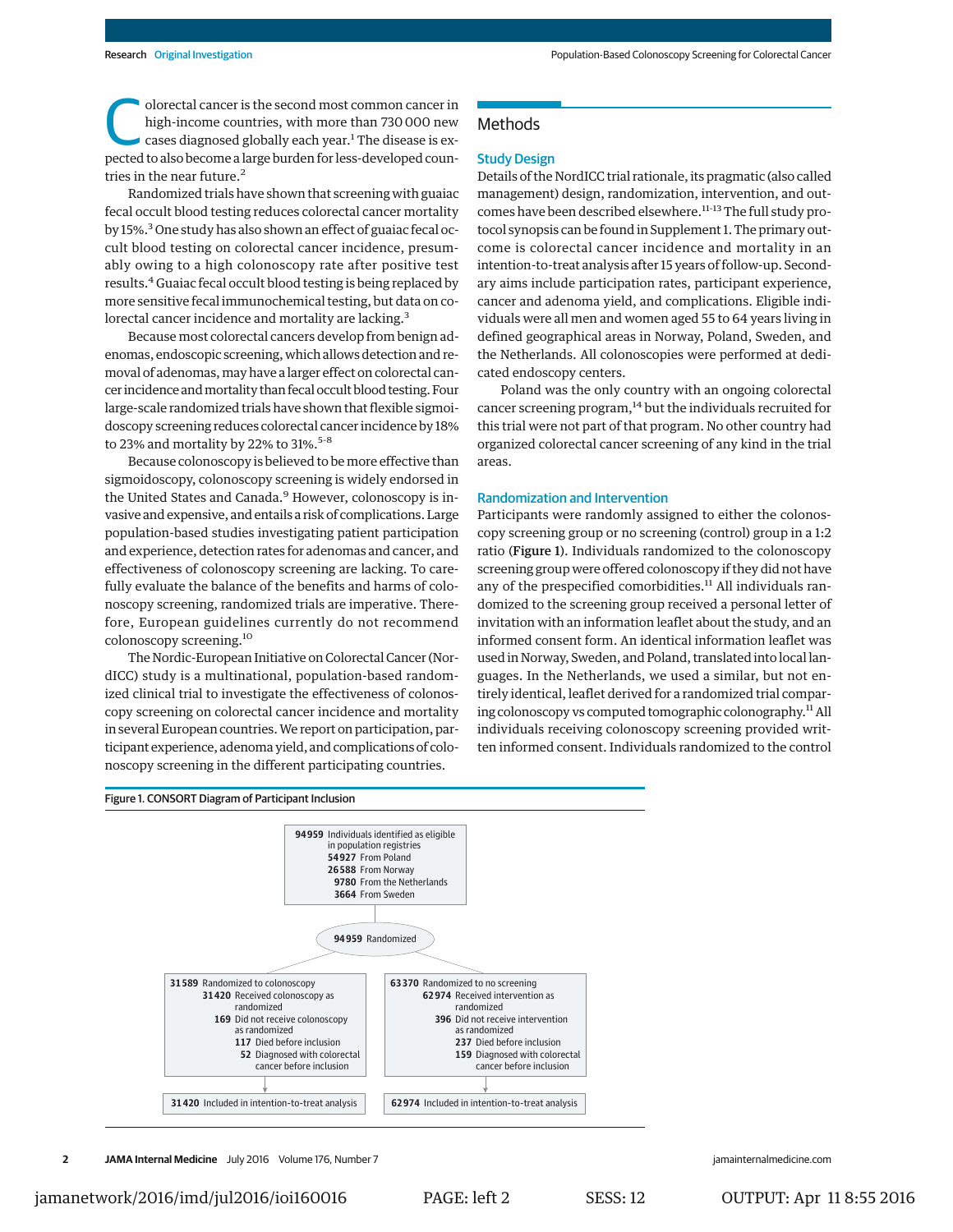group did not receive any intervention and were not contacted at study enrollment.

The study was approved by the ethical committees at all participating centers (Sørlandet Hospital, Kristiansand, Norway; Sørlandet Hospital, Arendal, Norway; The Maria Sklodowska Curie Memorial Cancer Center and Institute of Oncology and Medical Center for Postgraduate Education, Warsaw, Poland; Erasmus Medical Centre, Rotterdam, the Netherlands; Academic Medical Centre, Amsterdam, the Netherlands; University of Uppsala, Uppsala, Sweden; Ørebro Hospital, Ørebro, Sweden; Vermland Hospital, Karlstad, Sweden; Eskilstuna Hospital, Eskilstuna, Sweden; Falun Hospital, Falun, Sweden; Gävle Hospital, Gävle, Sweden; and Västerås Hospital, Västerås, Sweden). Approvals were also obtained from the National Swedish Ethics Council and from the Dutch National Health Council.

#### Screening Intervention

Colonoscopy screenings were performed from June 8, 2009 to June 23, 2014. The colonoscopy and the bowel preparation were provided without cost sharing on the part of the participants. No compensation was paid for participation. Trial endoscopists had performed at least 300 colonoscopies before entering the trial and had a minimum workload of 200 colonoscopies per year. Standard video colonoscopes were used for all procedures. All centers were encouraged to use  $CO<sub>2</sub>$  insufflation whenever possible; otherwise, standard air insufflation was used. All lesions detected during colonoscopy were removed whenever feasible, and biopsies were performed on all tumors. Data from colonoscopy examinations were registered using an electronic case report form accessible online from the participating centers, and stored at the central trial database (Frontier Science Scotland, Kincraig, UK).

Dedicated pathologists were responsible for histopathologic classification according to the World Health Organization.<sup>15</sup> Polyps were categorized as adenomas, serrated polyps (including hyperplastic polyps, sessile serrated polyps, and traditional serrated adenomas), inflammatory polyps, neuroendocrine polyps, or other. Adenomas measuring 10mm ormore in diameter, or with villous architecture or highgrade dysplasia, were classified as advanced adenomas. Participants with advanced adenomas or 3 or more adenomas were classified as high risk.We defined lesions with submucosal invasion as cancer. Participants were classified according to the most advanced lesion detected at screening.

We assessed participants' abdominal pain during the colonoscopy and in the 24 hours after the colonoscopy using a validated patient questionnaire in Norway, Poland, and Sweden.<sup>11</sup> Participants scored abdominal pain on a 4-point visual rating scale as either none, light, moderate, or severe. Similar questions were applied for pain during the colonoscopy and for the 24-hour period after the procedure. All participants in Norway, Poland, and Sweden were asked to respond to the questionnaire 24 hours after the screening examination and return it to the central secretariat. Thirty-day morbidity and mortality after screening was assessed from the electronic case report forms and by linkage to patient registries in the participating countries.

#### Statistical Analysis

For this report, we assessed study outcomes for the whole cohort, and for the comparison of participating countries. Colonoscopy yield and participant satisfaction was compared between participating 32 endoscopistswho had performed at least 30 colonoscopies in the trial. Participants' abdominal pain scores during and after the colonoscopy were dichotomized for analyses (none or slight pain vs moderate or severe pain). Adenoma yield per endoscopist is defined as the percentage of participants with at least 1 adenoma (corresponding to what is commonly called *adenoma detection rate*). Differences between the groups in baseline variables that could influence study outcomes were adjusted for age and sex by multiple logistic regression analyses and reported as odds ratios with 95% CIs. We fitted a logistic regression model to estimate the association between country, sedation, and insufflation gas (air or  $CO<sub>2</sub>$ ) and abdominal pain, and tested country-wise heterogeneity by including a product (interaction) term between sedation and country. We estimated mean performance indicators and 95% CIs using a random-effects model to account for clustering at the endoscopist level.

For questionnaire data, we present percentages among those who responded to the particular questions. All analyses were performed with the use of Stata statistical software, version 14.0 (StataCorp).

#### Results

#### Study Population

At study start, 94 959 individuals were identified as eligible in the population registries. During the course of the screening period, 169 individuals assigned to the screening group and 369 individuals assigned to the control group were excluded because they were dead or diagnosed with colorectal cancer before study entry (but not yet identified as such in the registries) (Figure 1). Thus, our analyses are based on 94 394 individuals: 31 420 in the screening group and 62 974 in the control group; 47 135 (49.9%) women and 47 259 (50.1%) men, with a median age of 60.0 years.

#### Screening Participation

Among the 31 420 participants who were assigned to the colonoscopy group, 12 574 (40.0%) underwent screening. A total of 662 individuals did not undergo colonoscopy owing to 1 or several comorbidities that precluded screening<sup>11</sup> (these individuals are included in the estimates of participation, according to the intention-to-treat principle). Participation rates were slightly higher in men than women (6493 of 15 744 [41.2%] vs 6081 of 15 676 [38.8%]), and among those aged 60 to 64 years vs those aged 55 to 59 years (6333 of 15 454 [41.0%] vs 6241 of 15 966 [39.1%]) (Table 1). Participation varied substantially between the participating countries: 60.7% in Norway (5354 of 8816), 39.8% in Sweden (486 of 1222), 33.0% in Poland (6004 of 18 188), and 22.9% in the Netherlands (730 of 3194) (*P* < .001).

jamainternalmedicine.com **(Reprinted) JAMA Internal Medicine** July 2016 Volume 176, Number 7 **3**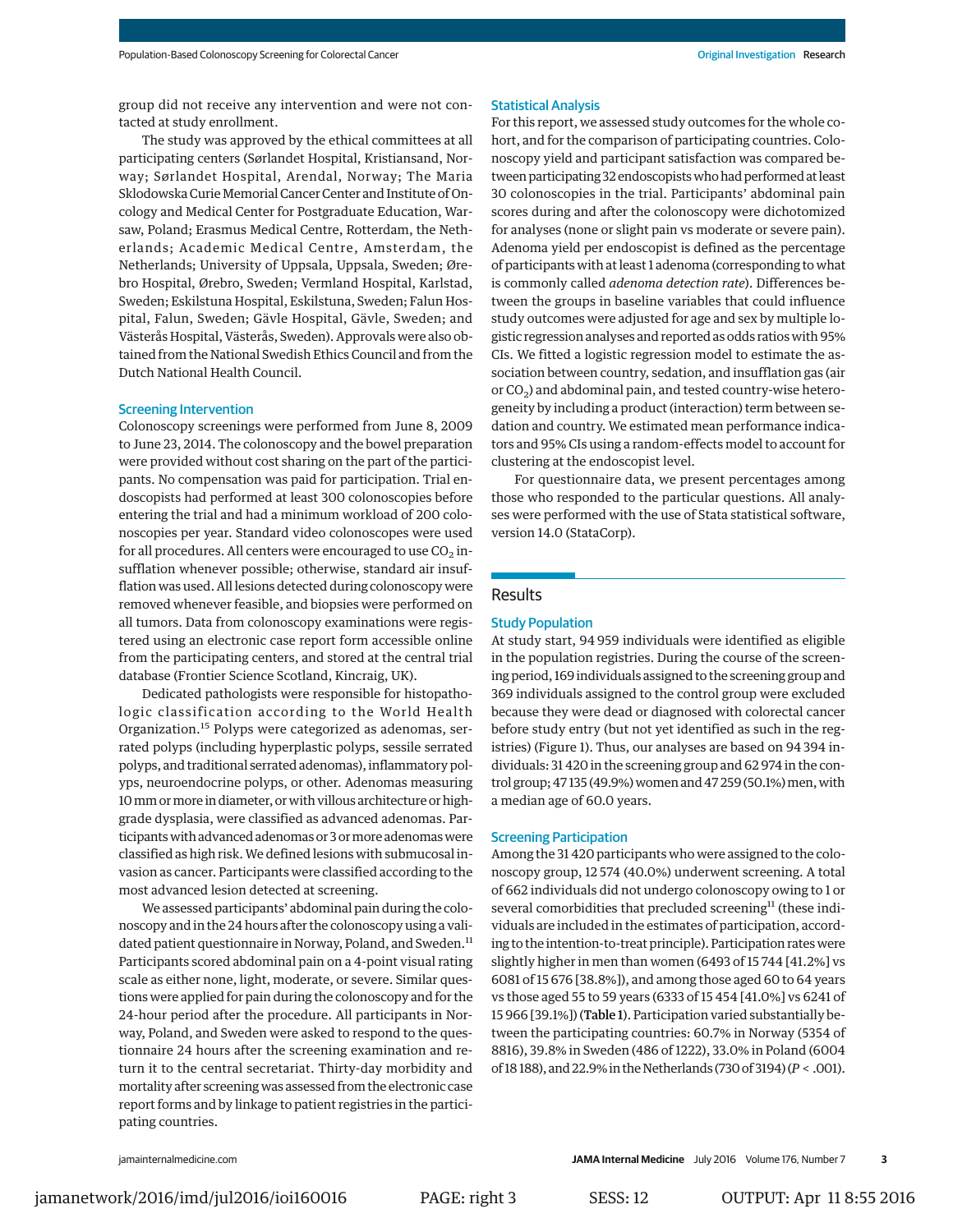|                                                   | Value <sup>a</sup>        |                     |                     |                   |                    |  |  |  |  |
|---------------------------------------------------|---------------------------|---------------------|---------------------|-------------------|--------------------|--|--|--|--|
| Characteristic                                    | <b>Total Participants</b> | Norway              | Poland              | Sweden            | <b>Netherlands</b> |  |  |  |  |
| Total participants,<br>No.                        | 94394                     | 26417               | 54533               | 3664              | 9780               |  |  |  |  |
| Screening group                                   | 31 420 (33.3)             | 8816 (33.4)         | 18 188 (33.4)       | 1222 (33.4)       | 3194 (32.7)        |  |  |  |  |
| Control group                                     | 62 974 (66.7)             | 17 601 (66.6)       | 36 345 (66.6)       | 2442 (66.4)       | 6586 (67.3)        |  |  |  |  |
| Sex                                               |                           |                     |                     |                   |                    |  |  |  |  |
| Women                                             | 47 135 (49.9)             | 13 195 (49.9)       | 27 334 (50.1)       | 1671 (45.6)       | 4935 (50.5)        |  |  |  |  |
| Men                                               | 47 259 (50.1)             | 13 222 (50.1)       | 27 199 (49.9)       | 1993 (54.4)       | 4845 (49.5)        |  |  |  |  |
| Age at study entry,<br>y                          |                           |                     |                     |                   |                    |  |  |  |  |
| $55 - 59$                                         | 48 024 (50.9)             | 12 526 (47.4)       | 28794 (52.8)        | 1791 (48.9)       | 4913 (50.2)        |  |  |  |  |
| 60-64                                             | 46 370 (49.1)             | 13 891 (52.3)       | 25739 (47.2)        | 1873 (51.1)       | 4867 (49.8)        |  |  |  |  |
| Screening<br>participation                        |                           |                     |                     |                   |                    |  |  |  |  |
| Total                                             | 12 574 (40.0)             | 5354 (60.7)         | 6004 (33.0)         | 486 (39.8)        | 730 (22.9)         |  |  |  |  |
| Women                                             | 6081/15676<br>(38.8)      | 2580/4391<br>(58.8) | 2919/9120<br>(32.0) | 226/560<br>(40.4) | 356/1605<br>(22.2) |  |  |  |  |
| Men                                               | 6493/15744<br>(41.2)      | 2774/4425<br>(62.7) | 3085/9068<br>(34.0) | 260/662<br>(39.3) | 374/1589<br>(23.5) |  |  |  |  |
| $55 - 59y$                                        | 6241/15966<br>(39.1)      | 2497/4175<br>(59.8) | 3174/9601<br>(33.1) | 207/597<br>(34.7) | 363/1593<br>(22.8) |  |  |  |  |
| $60 - 64y$                                        | 6333/15<br>454 (41.0)     | 2857/4641<br>(61.6) | 2830/8587<br>(33.0) | 279/625<br>(44.6) | 367/1601<br>(22.9) |  |  |  |  |
| Procedure<br>performed                            |                           |                     |                     |                   |                    |  |  |  |  |
| Cecum<br>intubation                               | 12 217 (97.2)             | 5157 (96.3)         | 5869 (97.8)         | 472 (97.1)        | 719 (98.5)         |  |  |  |  |
| Sedation given                                    | 2848 (22.7)               | 579 (10.8)          | 1389 (23.1)         | 223 (45.9)        | 657 (90.0)         |  |  |  |  |
| Withdrawal<br>time <sup>b</sup> , median<br>(IQR) | $10(8-15)$                | $10(8-15)$          |                     | $8(6-12)$         | $11(9-17)$         |  |  |  |  |
| Adverse events                                    |                           |                     |                     |                   |                    |  |  |  |  |
| Perforations                                      | 1(0.01)                   | $\mathbf{0}$        | $\mathbf{0}$        | $\mathbf{0}$      | 1(0.14)            |  |  |  |  |
| Major bleedings                                   | 18 (0.14)                 | 8(0.15)             | 7(0.12)             | $\mathbf{0}$      | 3(0.41)            |  |  |  |  |
| Vasovagal<br>reactions                            | 51(0.41)                  | 28 (0.52)           | 14(0.23)            | 2(0.41)           | 7(0.96)            |  |  |  |  |

Table 1. Baseline and Procedural Characteristics, and Screening Colonoscopy Acceptance

Abbreviation: IQR, interquartile range.

<sup>a</sup> Data are presented as number (percentage) of patients unless otherwise indicated.

**b** Given cecum intubation (calculated as total procedure time – time to reach cecum).

#### Overall Performance and Diagnostic Yield

The overall cecum intubation rate was 97.2% (12 217 of 12 574), and the median withdrawal time was 10 minutes (interquartile range, 8-15minutes) (Table 1). Reflecting differences in performance of colonoscopy procedures in the different countries, sedation was administered to 10.8% of participants (579 of 5354) in Norway, 23.1% (1389 of 6004) in Poland , 45.9% (223 of 486) in Sweden, and in 90.0% (657 of 730) in the Netherlands. The most commonly used drugs were propofol (1433 individuals [11.4%]), midazolam (2126 [16.9%]), and a combination of midazolam and fentanyl (2398 [19.1%]). The quality of bowel preparation was judged as very good or good in more than 90% of colonoscopies (Table 2).

Sixty-two individuals (0.5%) were diagnosed with colorectal cancer at screening (Table 2). Of these, 14 (0.1%) had tumors in the proximal colon (cecum, ascending or transverse colon, or splenic flexure) and 50 (0.4%) had distal tumors (descending or sigmoid colon or rectum). The overall prevalence of colorectal polyps was 48.1% (6049 individuals); 3861 participants (30.7%) had adenomas, and, of these, 1304 (10.4%) were high risk. The adenoma yield was similar in the distal and proximal colon (Table 2). In total, 3095 individuals (24.6%)

were diagnosed with serrated polyps; 285 (2.3%) with a size of 10 mm or larger. Two hundred twenty-one participants had large (≥10 mm) serrated polyps in the proximal colon and 73 in the distal colon. During screening colonoscopy, 58 participants were diagnosed with previously unknown inflammatory bowel disease and 7 participants had neuroendocrine tumors removed.

#### Adverse Events

One participant (0.01%) experienced colonoscopy perforation. The individual returned to the hospital the evening after the colonoscopy with abdominal pain and fever. Results of a computed tomographic scan revealed free air; laparotomy with surgical suture of the perforation was performed, after which the participant fully recovered. Two individuals (0.02%) experienced postpolypectomy serosal burns, both of which resolved without intervention. Eighteen participants (0.14%) developed bleeding owing to polypectomy, all of which were treated endoscopically. No deaths or other major complications related to the screening intervention occurred within 30 days after screening. Fifty-one participants (0.41%) experienced minor vasovagal reactions during colonoscopy screen-

**4 JAMA Internal Medicine** July 2016 Volume 176, Number 7 **(Reprinted)** jamainternalmedicine.com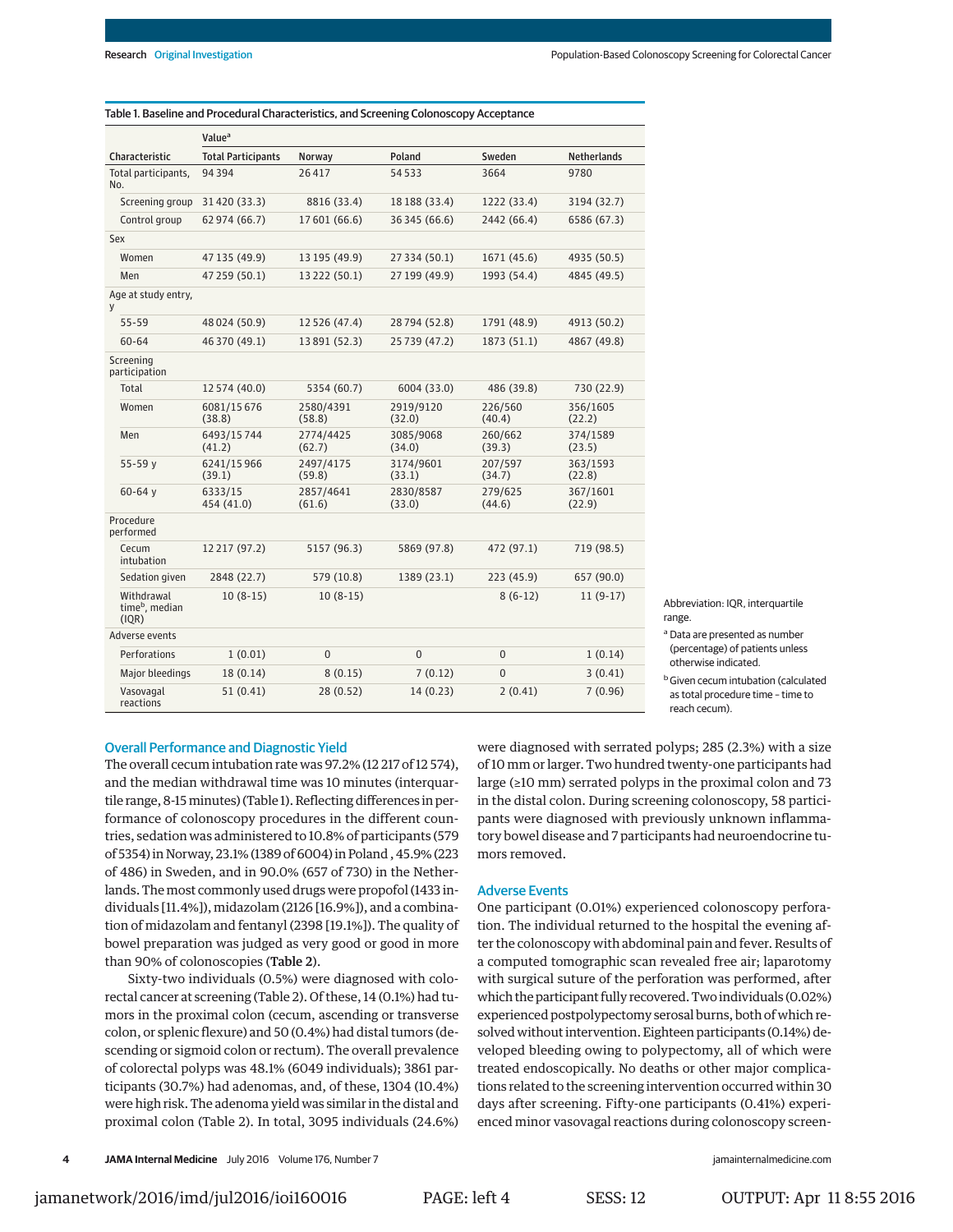|                                              |                                              | <b>Total Participants,</b> | Sex, No. (%) |             | Age Group, No. (%) |             |
|----------------------------------------------|----------------------------------------------|----------------------------|--------------|-------------|--------------------|-------------|
| Characteristic                               |                                              | $No. (\%)$                 | Women        | Men         | 55-59 y            | $60 - 64y$  |
| Split dose bowel<br>preparation <sup>a</sup> |                                              | 9845 (100)                 | 4316 (100)   | 5529 (100)  | 4868 (100)         | 4977 (100)  |
|                                              | Very good cleansing                          | 6643 (67.5)                | 3078 (71.3)  | 3565 (64.5) | 3245 (66.7)        | 3398 (68.3) |
|                                              | Good cleansing                               | 2289 (23.3)                | 899 (20.8)   | 1390 (25.1) | 1162 (23.9)        | 1127 (22.6) |
|                                              | Partially poor<br>cleansing                  | 301(3.1)                   | 129(3.0)     | 172(3.1)    | 143 (2.9)          | 158(3.2)    |
|                                              | Generally poor<br>cleansing                  | 534 (5.4)                  | 173 (4.0)    | 361(6.5)    | 287 (5.9)          | 247 (5.0)   |
|                                              | Day before bowel<br>preparation <sup>a</sup> | 2332                       | 1549         | 783         | 1205               | 1127        |
|                                              | Very good cleansing                          | 1252 (53.7)                | 898 (58.0)   | 354 (45.2)  | 654 (54.3)         | 598 (53.1)  |
|                                              | Good cleansing                               | 855 (36.7)                 | 532 (34.3)   | 323 (41.3)  | 441 (36.6)         | 414 (36.7)  |
|                                              | Partially poor<br>cleansing                  | 93(4.0)                    | 44 (2.8)     | 49(6.3)     | 45(3.7)            | 48 (4.3)    |
|                                              | Generally poor<br>cleansing                  | 126(5.4)                   | 71 (4.6)     | 55(7.0)     | 61(5.1)            | 65(5.8)     |
| Participants                                 |                                              | 12 574 (100)               | 6081 (100)   | 6493 (100)  | 6241 (100)         | 6333 (100)  |
|                                              | Polyps                                       | 6049 (48.1)                | 2535 (41.7)  | 3514 (54.1) | 2958 (47.4)        | 3091 (48.8) |
|                                              | Proximal <sup>b</sup>                        | 3341 (26.6)                | 1356 (22.3)  | 1985 (30.6) | 1571 (25.2)        | 1770 (28.0) |
|                                              | Distal <sup>b</sup>                          | 4402 (35.0)                | 1776 (29.2)  | 2626 (40.4) | 2174 (34.8)        | 2228 (35.2) |
|                                              | Adenomas                                     | 3861 (30.7)                | 1490 (24.5)  | 2371 (36.5) | 1836 (29.4)        | 2025 (32.0) |
|                                              | Proximal                                     | 2273 (18.1)                | 818 (13.5)   | 1455 (22.4) | 1035 (16.6)        | 1238 (19.6) |
|                                              | <b>Distal</b>                                | 2407 (19.1)                | 907 (14.9)   | 1500 (23.1) | 1143 (18.3)        | 1264 (20.0) |
| High-risk adenomas                           |                                              | 1304 (10.4)                | 430(7.1)     | 874 (13.5)  | 566(9.1)           | 738 (11.7)  |
|                                              | Proximal                                     | 562 (4.5)                  | 176(2.9)     | 386 (5.9)   | 230(3.7)           | 332 (5.2)   |
|                                              | <b>Distal</b>                                | 725 (5.8)                  | 255(4.2)     | 470 (7.2)   | 312(5.0)           | 413(6.5)    |
| Serrated polyps                              |                                              | 3095 (24.6)                | 1325 (21.8)  | 1770 (27.3) | 1507 (24.2)        | 1588 (25.1) |
|                                              | Proximal                                     | 1078 (8.6)                 | 510(8.4)     | 568 (8.8)   | 503(8.1)           | 575(9.1)    |
|                                              | <b>Distal</b>                                | 2439 (19.4)                | 998 (16.4)   | 1441 (22.2) | 1211 (19.4)        | 1228 (19.4) |
|                                              | Colorectal cancer                            | 62(0.5)                    | 23(0.4)      | 39 (0.6)    | 29(0.5)            | 33(0.5)     |
|                                              | Proximal                                     | 14(0.1)                    | 4(0.1)       | 10(0.2)     | 7(0.1)             | 7(0.1)      |
|                                              | <b>Distal</b>                                | 50(0.4)                    | 19(0.3)      | 31(0.5)     | 24(0.4)            | 26(0.4)     |
|                                              | Neuroendocrine tumor                         | 7(0.06)                    | 4(0.07)      | 3(0.05)     | 3(0.05)            | 4(0.06)     |
|                                              | Proximal                                     | 1(0.008)                   | 1(0.02)      | $\Omega$    | $\mathbf{0}$       | 1(0.02)     |
|                                              | <b>Distal</b>                                | 6(0.05)                    | 3(0.05)      | 3(0.05)     | 3(0.05)            | 3(0.05)     |

Table 2. Bowel Preparation Quality and Diagnostic Yield at Screening Colonoscopy

<sup>a</sup> Cleansing regimen missing for 124 participants and cleansing quality missing for 190 participants.

**b** Proximal colon defined as cecum to splenic flexure; distal colon defined as descending colon to rectum. The total number of subjects with proximal and distal lesions may exceed the total number of subjects because subjects could have lesions in both locations.

ing. All of these reactions were short term, without need of extra measures after the procedure.

#### Participant Pain and Satisfaction

Participant pain and satisfaction questionnaires were used in Norway, Poland, and Sweden. Overall, 10 907 questionnaires were issued (92.1% of 11 844 participants in those 3 countries), and 9201 individuals (84.4%) returned the questionnaire; 8285 of 8375 participants (98.9%) indicated they were generally satisfied with the screening intervention. Figure 2A shows participant pain during colonoscopy; 7291 individuals (79.7%) had no pain or slight abdominal pain during colonoscopy (no pain, 4161 [45.5%]; slight pain, 3130 [34.2%]), while 1855 [20.3%] reported moderate or severe pain (moderate pain, 1141 [12.5%]; severe pain, 714 [7.8%]). The association of participant pain with sedation and insufflation gas used in the different countries is shown in eFigure 1 and eTable 1 in Supplement 2. Overall, pain during colonoscopy was not significantly associated with the use of sedation (adjusted odds ratio, 0.91; 95% CI, 0.61-1.35), but there were differences between the countries owing to variation in clinical practice. There was no difference in participant pain during the procedure between the 2 insufflation gases used, but significant differences were observed between countries (*P* < .001). A higher proportion of women than men experienced moderate or severe pain (1160 [26.4%] vs 695 [14.6%]; *P* < .001).

During the 24 hours after colonoscopy, 859 participants (9.4%) experienced moderate or severe abdominal pain (moderate pain, 592 [6.5%]; severe pain, 267 [2.9%]). A 4-fold higher proportion of individuals examined with air insufflation reported abdominal pain compared with those examined with CO2 insufflation (602 [16.7%] vs 223 [4.2%]; *P* < .001) (Figure 2B). Severe pain after colonoscopy was reported by 55 participants (1.0%) examined with  $CO<sub>2</sub>$  insufflation compared with 203 (5.6%) of those examined with air insufflation. This finding did not change after adjustment for country, and there was no significant heterogeneity between countries.

jamainternalmedicine.com **(Reprinted) JAMA Internal Medicine** July 2016 Volume 176, Number 7 **5**

jamanetwork/2016/imd/jul2016/ioi160016 PAGE: right 5 SESS: 12 OUTPUT: Apr 11 8:55 2016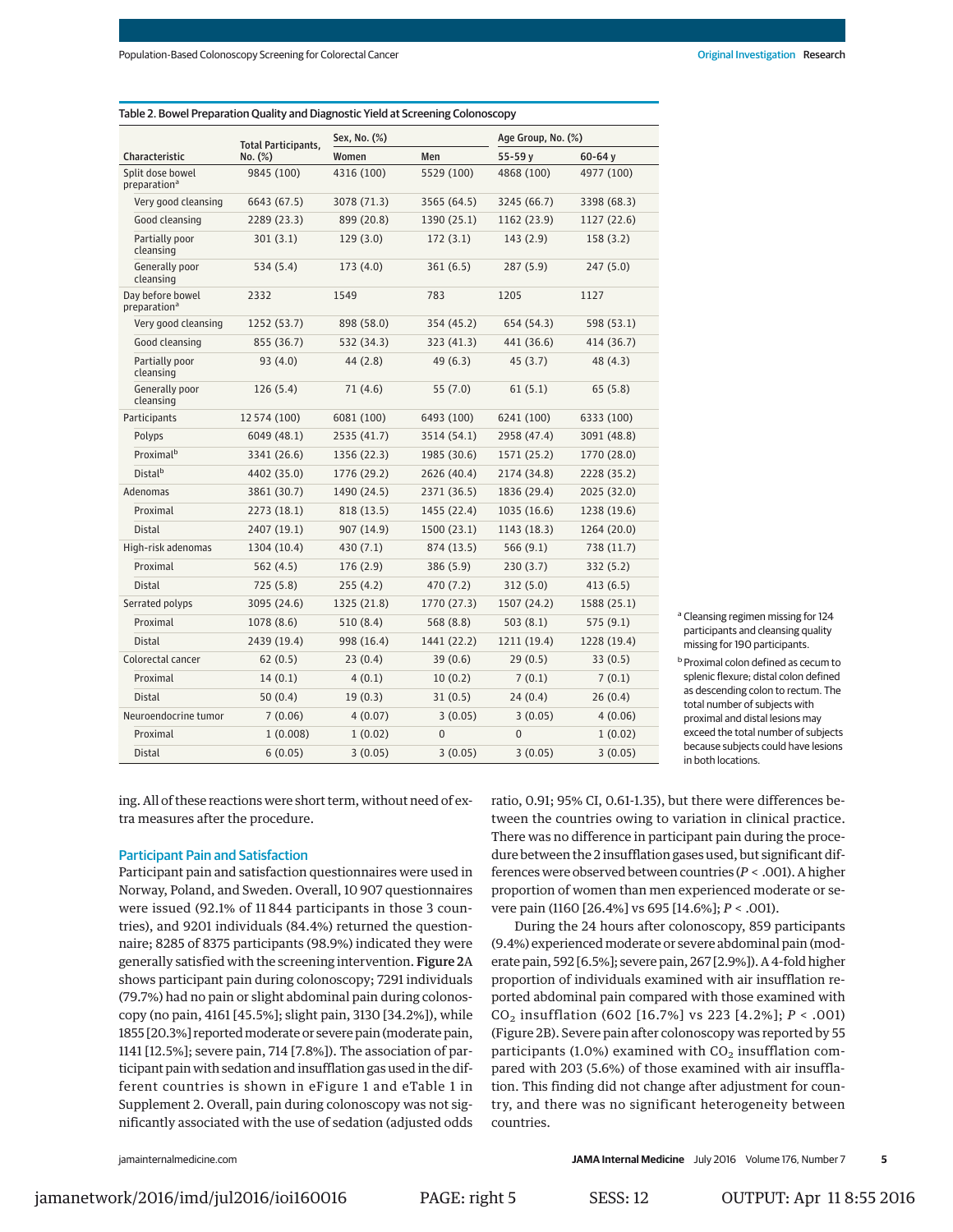#### Figure 2. Participants' Self-Reported Abdominal Pain During and After Colonoscopy Screening



A, Participants' self-reported moderate or severe abdominal pain during colonoscopy screening ( $P < .001$  for difference between countries;  $P = .40$  for difference between insufflation gases after adjustment for country).



B, Participants' self-reported moderate or severe abdominal pain after screening colonoscopy (P < .001 for difference between insufflation gas after adjustment for country).

#### Individual Performance and Diagnostic Yield

We found substantial variations in individual endoscopist performance regarding cecum intubation rate, adenoma yield, and participant pain and discomfort during and after colonoscopy (Figure 3C and Figure 3D). There was also a significant difference in adenoma yield between the participating countries (*P* < .001) (eTable 2 in Supplement 2).

#### **Discussion**

In this randomized, population-based trial of colonoscopy screening, we found satisfactory participation, performance, and adenoma yield for both distal and proximal polyps, but with large differences between endoscopists. We further found



Performance indicators for endoscopists who performed at least 30 examinations in the Nordic-European Initiative on Colorectal Cancer trial. The horizontal lines represent the mean value (solid) with 95% CIs (dashed). These are estimated with a random effects model to account for clustering at the endoscopist level. A, Cecum intubation rate. B, Adenoma yield. C, Percentage of participants with moderate or severe pain during colonoscopy. D, Percentage of participants with moderate or severe pain 24 hours after colonoscopy.

**6 JAMA Internal Medicine** July 2016 Volume 176, Number 7 **(Reprinted)** in the proportion of the proportion of the proportion of the proportion of the proportion of the proportion of the proportion of the proportion of the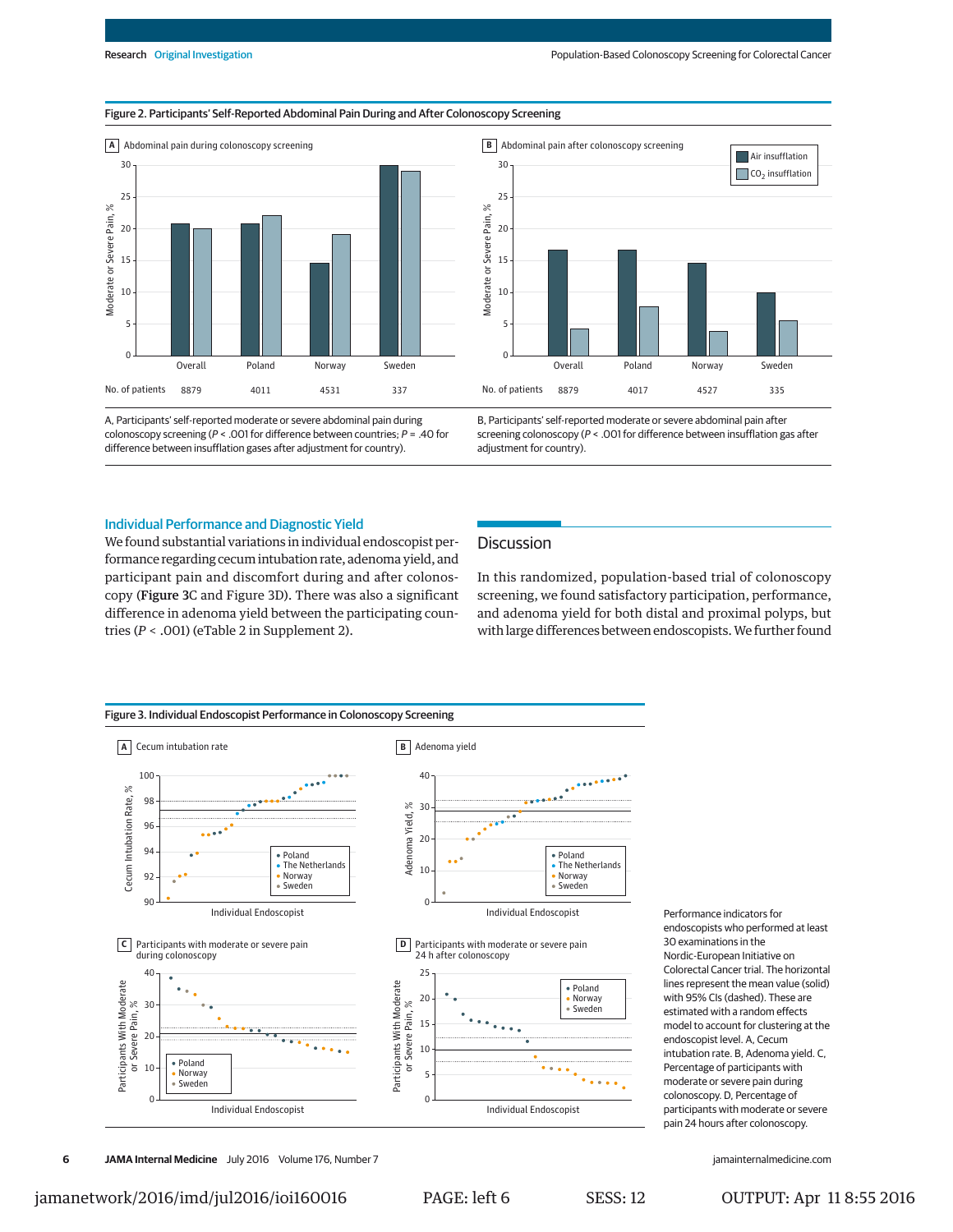that postprocedural abdominal pain is common when using standard air insufflation, but that it can be significantly reduced by using  $CO<sub>2</sub>$ .

Although many Americans regularly undergo colonoscopy screening, no randomized trials have been performed to quantify the effectiveness of such screening on colorectal cancer incidence and mortality. The NordICC trial is the first, to our knowledge, to investigate the effectiveness of colonoscopy screening vs no screening. The main results are expected in 15 years.

The overall performance of colonoscopy screening was well above thresholds for adenoma detection and cecum intubation. This is reassuring with regards to future achievement of the trial endpoints. However, as Figure 3 shows, there was considerable variation between endoscopists. Recommended benchmarks for cecum intubation rate (95%) and adenoma yield (25% adenoma detection rate) were not met by 6 (17.1%) and 10 of 35 endoscopists (28.6%), respectively. Future analysis will reveal if endoscopist performance is related to differences in ultimate outcomes. Furthermore, although high adenoma yield is desirable, most nonadvanced adenomas do not harbor a large risk of transformation to a malignant neoplasm, but detection of adenomas leads to a larger number of surveillance colonoscopies. Future analysis may reveal if the effect on colorectal cancer incidence and death outweighs the increased burden in colonoscopy capacity owing to high adenoma yield.

The rate of major adverse events (bleeding and perforations) was 0.15%, which we consider acceptable. Our rate is lower than that observed in a population-based trial comparing colonoscopy with fecal immunochemical testing in Spain (0.51%).<sup>16</sup> The higher adverse event rate may be related to the higher sedation rate in the Spanish trial (96% sedation rate) as compared with ours.

Some studies<sup>17</sup> have suggested a smaller effect of colonoscopy in the proximal as compared with the distal colon. In our study, detection rates for low-risk and high-risk adenomaswere as high in the proximal as in the distal colon. This finding is in accordance with the Spanish colonoscopy screening trial.<sup>16</sup> The high adenoma yield in the proximal colon may translate into higher effectiveness of colonoscopy screening vs sigmoidoscopy for prevention of proximal cancer. Site-specific agecategorized colorectal cancer incidence and mortality will be investigated during follow-up, but to be able to achieve sufficient power, data pooling from the 4 currently ongoing randomized colonoscopy trials will be necessary.<sup>17</sup>

Our trial randomized individuals directly from the population registries. The intention-to-treat estimates obtained with this design are more helpful to assess population effectiveness than to inform individual decision making because the magnitude of the effect depends on the proportion of participants who choose to undergo colonoscopy screening. Participation rates differed considerably between the different countries. This may be grounded in differences in cultural settings and beliefs, as well as expectations regarding endoscopic procedures. We used the same information and invitation routines in Poland, Sweden, and Norway. The Netherlands used a slightly different invitation brochure, and owing to national

requirements, individuals were invited to an outpatient visit before the colonoscopy for verbal information on participation in the trial, the colonoscopy procedure, and its preparation at the hospital before the date of the colonoscopy. Although this may explain the lower participation rate in the Netherlands, observed rates were also significantly different between the other 3 countries. Thus, we cannot fully explain the difference in participation between the 4 countries by different approaches within the study organization. We believe that cultural differences, such as public awareness of or shame about colorectal disease, or perception about colonoscopy as painful or uncomfortable, may play a role in the observed differences. Although the high participation rate in Norway (60.7%) correlates with the previous participation rates for flexible sigmoidoscopy screening,<sup>8</sup> the low participation rate in the Netherlands (22.9%) contrasts with the 70% uptake in fecal immunochemical screening in that country. High cecum intubation rates were achieved in our study with a low sedation rate.

The overall participation rate (40.0%) was somewhat lower than expected, but is higher than in other population-based trials: 24.6% (6581 of 26 703) for colonoscopy and 34.2% (9089 of 26 599) for fecal immunochemical screening in the Spanish randomized trial, $16$  and 33.6% (982 of 2920) for computed tomographic colonography in the Dutch Colonoscopy or Colonography for Screening trial.<sup>18</sup> As shown in eFigure 2 of Supplement 2, the NordICC trial will likely have sufficient power to detect differences in colorectal cancer mortality with the achieved participation.

Pain and discomfort may be a major barrier for participation in screening colonoscopy. We found that 79.7% of participants reported no pain or only light pain during the procedure, whereas 20.3% reported moderate or severe pain. This is comparable with reported patient pain in screening trials of flexible sigmoidoscopy.<sup>19,20</sup> About 16% of participants experienced moderate or severe pain after colonoscopy using standard air insufflation. The use of  $CO<sub>2</sub>$  insufflation reduced the absolute risk of postcolonoscopy abdominal pain significantly to 4% (Figure 2). It is important to separate the effects of  $CO<sub>2</sub>$  from the effects of sedation; while the main effect of  $CO<sub>2</sub>$  occurs after the examination (in the hours after the colonoscopy has ended, often after the patient is discharged from the endoscopy unit), sedation relates to pain and discomfort during the colonoscopy. Furthermore, while pain and discomfort during colonoscopy often is short, pain after colonoscopy lasts longer (for up to 24 hours) and may affect patient compliance more than intraprocedural pain. Thus,  $CO<sub>2</sub>$  is equally relevant to use in sedated and nonsedated patients. Therefore,  $CO<sub>2</sub>$  insufflation is also beneficial in countries in which colonoscopy is performed with sedation, such as the United States.

The profound effect of  $CO<sub>2</sub>$  at reducing postcolonoscopy pain and discomfort is intriguing, although not novel. Our observation is in accordance with previous evidence from smaller randomized trials.<sup>21</sup> Furthermore,  $CO<sub>2</sub>$  eliminates the risk of explosion during polypectomy. Although explosion during polypectomy is very rare event with air insufflation, cases have been reported in the literature until recently.<sup>22</sup> However, despite strong evidence for the superiority of insufflation with

jamainternalmedicine.com **(Reprinted) JAMA Internal Medicine** July 2016 Volume 176, Number 7 **7**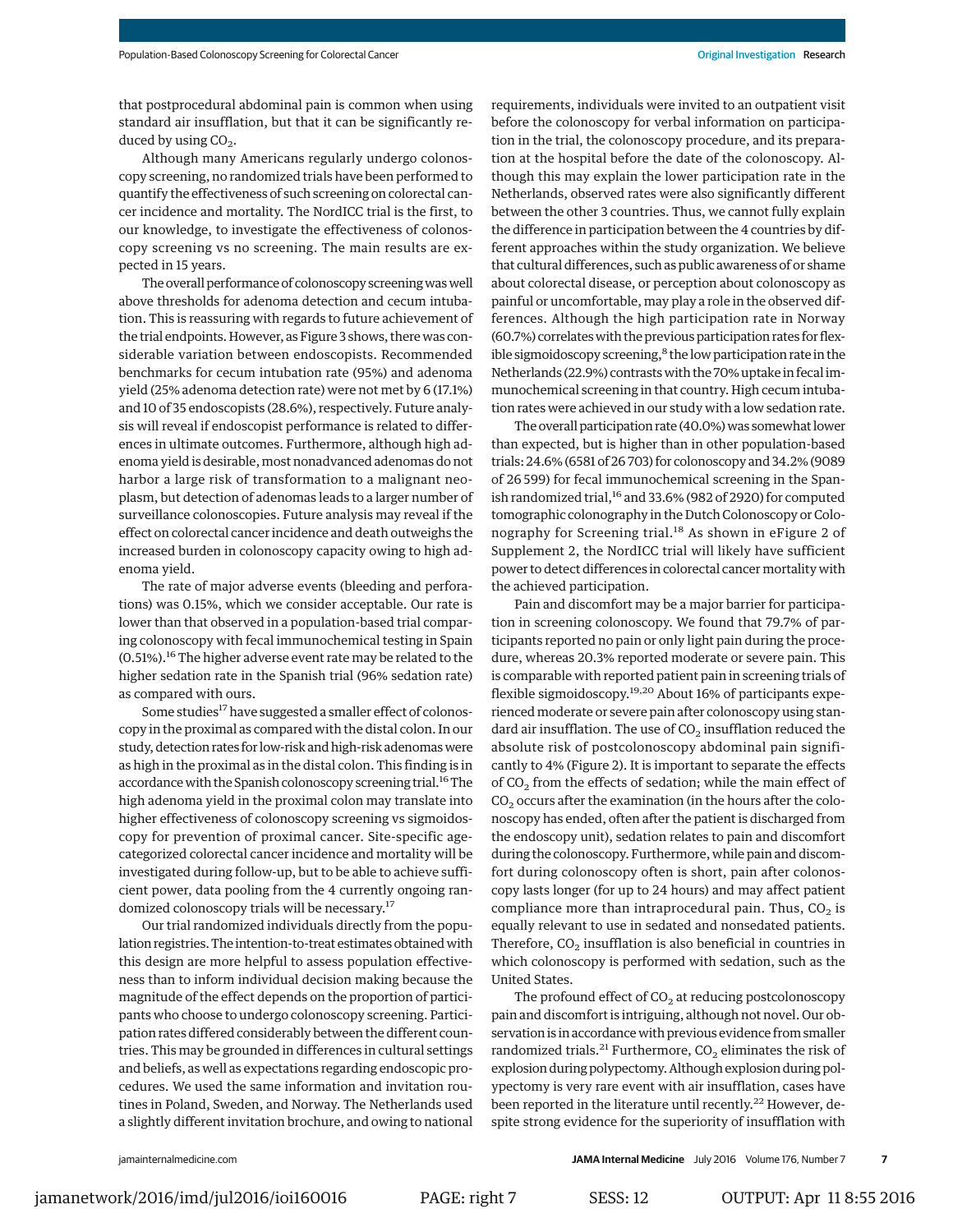$CO<sub>2</sub>$ , air insufflation is still the standard gas used around the world. The lack of implementation of  $CO<sub>2</sub>$  insufflation is a concern for patient safety and comfort. Abdominal pain after colonoscopy may also be an ignored cause for poor participation in endoscopic screening.

We found no significant correlation between participant pain and the use of sedation, but found different patterns in the participating countries (eFigure 2 in Supplement 2). This finding is in accordance with previous evidence and suggests that pain and discomfort during colonoscopy is more related to local practice, endoscopist training, and patient characteristics.<sup>23,24</sup> Colonoscopy without sedation is performed differently than it is with sedation, and local traditions for training are guiding local practice. Colonoscopy without sedation and with sedation both have advantages and disadvantages.<sup>23</sup> For many patients, colonoscopy without sedation is feasible. However, some patient groups (eg, women who have undergone previous abdominal surgery) have a higher risk of experiencing pain during colonoscopy, and unsedated colonoscopy may be more challenging.<sup>24</sup>

Our study is limited in that it is designed to estimate the effectiveness but not the efficacy of colonoscopy screening. A further limitation of the trial is that the control group is not subjected to any comparative intervention.

#### **Conclusions**

We found satisfactory participation, high adenoma yield, and adequate performance for colonoscopy screening in the NordICC trial. The observed large differences between countries and individual endoscopists deserve further investigation. Air insufflation should be abandoned in favor of insufflation with  $CO<sub>2</sub>$  in colonoscopy screening.

#### **ARTICLE INFORMATION**

**Accepted for Publication:** February 22, 2016.

**Published Online:** May 23, 2016. doi:10.1001/jamainternmed.2016.0960.

**Author Affiliations:** Department of Health Management and Health Economy, University of Oslo, Oslo, Norway (Bretthauer, Kaminski, Løberg, Kalager, Hoff, Adami); Department of Transplantation Medicine and KG Jebsen Center for Colorectal Cancer Research, Oslo University Hospital, Oslo, Norway (Bretthauer, Løberg, Kalager, Garborg, Adami); Department of Epidemiology, Harvard T.H. Chan School of Public Health, Boston, MA (Bretthauer, Hernán, Kalager, Adami); Department of Gastroenterological Oncology, The Maria Sklodowska Curie Memorial Cancer Center and Institute of Oncology and Medical Center for Postgraduate Education, Warsaw, Poland (Kaminski, Regula, Rupinski, Bugajski); Department of Epidemiology and Biostatistics, Memorial Sloan Kettering Cancer Center, New York, NY (Zauber); Department of Gastroenterology and Hepatology, Erasmus Medical Centre, Rotterdam, the Netherlands (Kuipers, Lansdorp-Vogelaar, van Spaander); Department of Biostatistics, Harvard T.H. Chan School of Public Health, Boston, MA (Hernán); Division of Health Sciences and Technology, Harvard–Massachusetts Institute of Technology, Boston (Hernán); Frontier Science Scotland, Kincraig, UK (McFadden, Sunde); Department of Gastroenterology and Hepatology, Academic Medical Centre, Amsterdam, the Netherlands (Dekker); Department of Medicine, Sørlandet Hospital, Arendal, Norway (Høie); Department of Surgery, The National University Hospital of Iceland, Reykjavik, Iceland (Stefansson); Department of Research and Development, Telemark Hospital, Skien, Norway (Hoff); Department of Medical Epidemiology and Biostatistics, Karolinska Institutet, Stockholm, Sweden (Adami).

**Author Contributions:** Drs Bretthauer and Løberg had full access to all the data and take responsibility for the integrity of the data and the accuracy of the data analysis.

Study concept and design: Bretthauer, Kaminski, Zauber, Regula, Kuipers, Hernán, McFadden, Kalager, Dekker, Stefansson, Hoff. Acquisition, analysis, or interpretation of data:

Bretthauer, Kaminski, Løberg, Regula, Kuipers, Hernán, McFadden, Sunde, Kalager, Dekker, Lansdorp-Vogelaar, Garborg, Rupinski, van Spaander, Bugajski, Høie, Hoff, Adami. Drafting of the manuscript: Bretthauer, McFadden. Critical revision of the manuscript for important intellectual content: Kaminski, Løberg, Zauber, Regula, Kuipers, Hernán, McFadden, Sunde, Kalager, Dekker, Lansdorp-Vogelaar, Garborg, Rupinski, van Spaander, Bugajski, Høie, Stefansson, Hoff, Adami.

Statistical analysis: Bretthauer, Løberg, Zauber, Hernán, Kalager.

Obtained funding: Bretthauer, Kaminski, Regula, Kuipers, Stefansson, Hoff.

Administrative, technical, or material support: Bretthauer, Kaminski, Løberg, Kuipers, McFadden, Sunde, Kalager, Garborg, Hoff, Adami. Study supervision: Bretthauer, Regula, Kuipers, Hernán, Kalager, Dekker, Lansdorp-Vogelaar.

**Conflict of Interest Disclosures:** Dr Bretthauer reported serving as a member of the European scientific advisory board of Exact Sciences and has received equipment for testing in scientific studies from Olympus, Fujinon, Falk Pharma, and CCS Healthcare. No other conflicts were reported.

**Funding/Support:** The Nordic-European Initiative on Colorectal Cancer trial was funded by research grants from the Nordic Cancer Union and the Norwegian Cancer Society, grant 197309 from the Norwegian Research Council, grant 5135 from the Health Fund of South-East Norway, grant N R13 0024 04 from the National Centre for Research and Development of Poland, grant Pol-Nor/ 204233/30/2013 from the Polish-Norwegian Research Programme, a grant from the Polish Foundation of Gastroenterology, a grant from the Dutch Ministry of Health and Health Care Prevention, grant ZonMw 120720012 from Program–Implementation (ZonMw 2008) The Netherlands Organisation for Health Research and Development of the Dutch Ministry of Health, grant CTMM DeCoDe-project from the Centre for Translational Molecular Medicine, grant 2010/345 and grant CAN 2013/553 from the Swedish Cancer Foundation, grant 2368/10-221 from the Regional forskningsfond i Uppsala-Örebro regionen, Karolinska Institutet Distinguished Professor Award (Dr Adami), grant 130072 from the AFA, and grant

R01 P01 CA134294 from the National Institutes of Health. In addition, Falk Pharma, Olympus Europe, and UCB Pharma provided equipment and bowel preparation.

**Role of the Funder/Sponsor:** The funding sources had no role in the design and conduct of the study; collection, management, analysis, and interpretation of the data; preparation, review, or approval of the manuscript; and decision to submit the manuscript for publication.

**Group Information:** The Nordic-European Initiative on Colorectal Cancer (NordICC) Study Group includes the NordICC board: Hans-Olov Adami, MD (chair), Michael Bretthauer, MD (principal investigator), and Geir Hoff, MD (co-principal investigator) (University of Oslo, Oslo, Norway); Michal F. Kaminski, MD (co-principal investigator), and Jaroslaw Regula, MD (The Maria Sklodowska Curie Memorial Cancer Center and Institute of Oncology and Medical Center for Postgraduate Education, Warsaw, Poland); Ann G. Zauber, PhD (Memorial Sloan Kettering Cancer Center, New York, NY); Miguel A. Hernán, MD (Harvard T.H. Chan School of Public Health, Boston, MA); Ernst J. Kuipers, MD (Erasmus Medical Centre, Rotterdam, the Netherlands), Evelien Dekker, MD (Academic Medical Centre, Amsterdam, the Netherlands), Lars Påhlman, MD, PhD (University of Uppsala, Uppsala, Sweden), and Tryggvi Stefansson, MD (The National University Hospital of Iceland, Reykjavik, Iceland); the NordICC researchers: Marek Bugajski, MD, and Maciej Rupinski, MD (The Maria Sklodowska Curie Memorial Cancer Center and Institute of Oncology and Medical Center for Postgraduate Education, Warsaw, Poland); Iris Landsdorp-Vogelaar, PhD, and V. Manon C. W. van Spaander, MD (Erasmus Medical Centre, Rotterdam, the Netherlands); and Magnus Løberg, MD, and Mette Kalager, MD (University of Oslo, Oslo, Norway); the Data Safety and Monitoring Board: Stephen Duffy, PhD (Queen Mary's Wolfson Institute of Preventive Medicine, London, England); Jean Faivre, MD (Registre Bourguignon des Cancers Digestifs, Lyon, France); and Jack Mandel, MD (University of Minnesota, MN); and members at the screening centers: Øyvind Holme, MD, PhD, and Kjetil Garborg, MD (Sørlandet Hospital, Kristiansand, Norway); Ole Høie, MD, and Geir Noraberg, MD (Sørlandet Hospital, Arendal, Norway); Michal F. Kaminski, MD

**8 JAMA Internal Medicine** July 2016 Volume 176, Number 7 **(Reprint to a compare 18)** amainternalmedicine.com